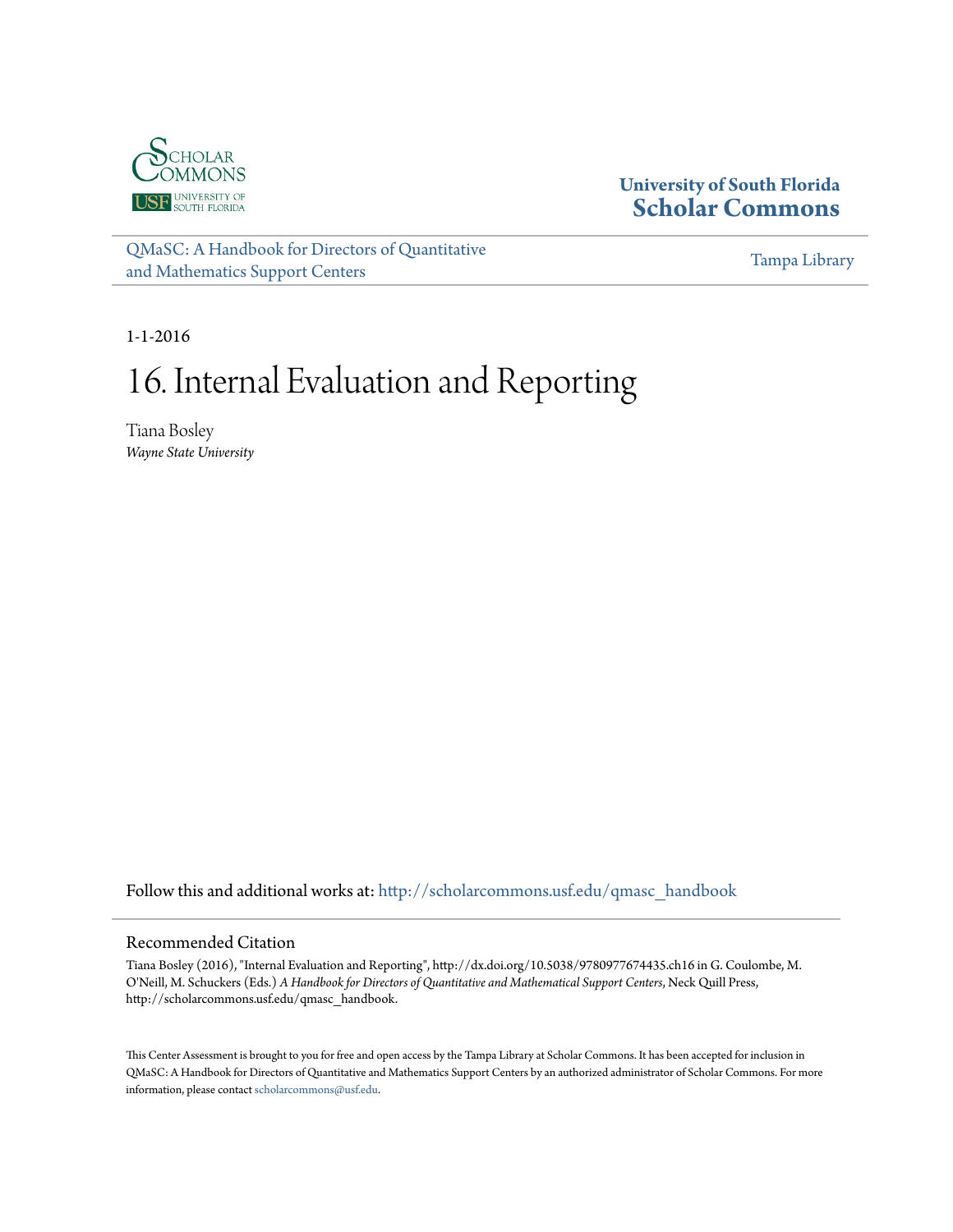# Internal Evaluation And Reporting

 $\odot$  Tiana Bosley, Wayne State University

### 1 Introduction

This chapter discusses some elements of internal evaluation of a Quantitative and Mathematics Support Center (QMaSC) from the prospective of a center director. To understand how to conduct an internal evaluation, it is good to have a clear understanding of what internal evaluation involves. After explaining this information, the chapter discusses a specific method of evaluation that can be applied to a mathematics or quantitative center that is in the early stages of acquiring data. This means that the internal evaluation refers only to the operation of the center; comparisons with other centers are addressed in the chapter involving external evaluation.

J. L. Fitzpatrick defines evaluation as "the identification, clarification, and application of defensible criteria to determine an evaluation object's value, its merit or worth, in regard to those criteria" [1]. Evaluation consists of several levels requiring preparation that may include focusing the evaluation on decision-making criteria, specifying the type of data for collection, organizing the format and design of the information, choosing appropriate methods of analyzing the information, specifying the type of information, identifying recipients of the reports, and administering the evaluation. It can be performed by internal, and/or external evaluators.

"Internal evaluation traditionally has been viewed — and largely practiced — as a staff function informing operations, management, and/or strategic planning" [2]. Thus, a QMaSC's evaluation can be performed by the director or coordinator of the center or by staff appointed by a manager

Suggested Citation: Tiana Bosley (2016), "Internal Evaluation And Reporting", [http://dx.doi.org/10.5038/](http://dx.doi.org/10.5038/9780977674435.ch16) [9780977674435.ch16](http://dx.doi.org/10.5038/9780977674435.ch16) in G. Coulombe, M. O'Neill, M. Schuckers (Eds.) A Handbook for Directors of Quantitative and Mathematical Support Centers, Neck Quill Press, [http://scholarcommons.usf.edu/qmasc\\_handbook](http://scholarcommons.usf.edu/qmasc_handbook).

This material is based upon work supported, in part, by the National Science Foundation under Grant DUE-1255945. Any opinions, findings, and conclusions or recommendations expressed in this material are those of the author(s) and do not necessarily reflect the views of the National Science Foundation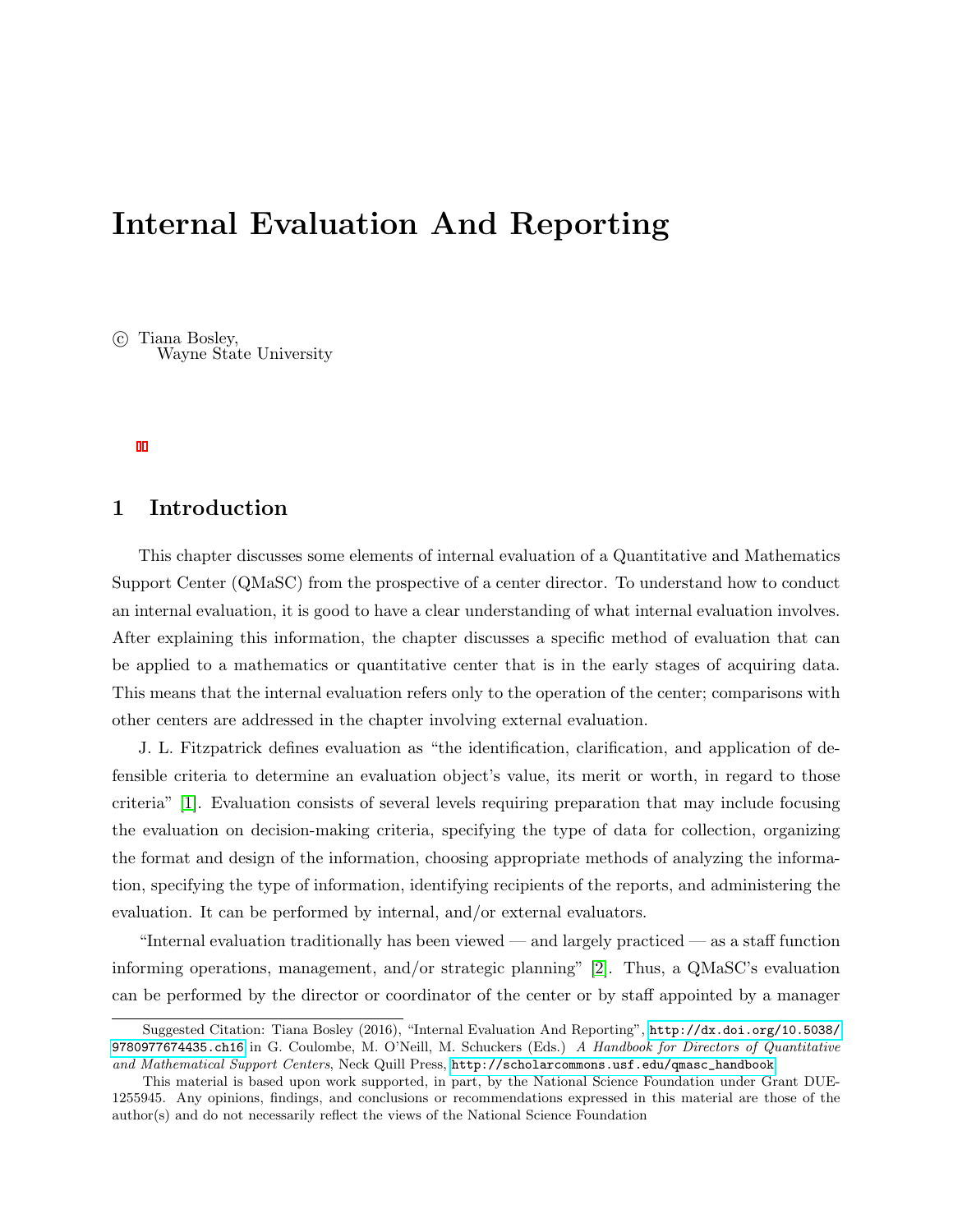to operate as an evaluation committee or group. Center directors or coordinators can determine their method of internal evaluation by considering the size of their center and the budget allowed for the evaluation.

There are both benefits and disadvantages to internal evaluation. "Internal evaluators are likely to know more about the program, its history, its staff, its clients, and its struggles than any outsider" [1]. This type of evaluation can be conducted by the center director and staff. It can be a budget-friendly option. However, an internal evaluator may be too close to the program and subject to bias, so an external evaluation may be necessary.

#### 2 Basic Evaluation Roles

Evaluation can take on two roles, formative or summative. An evaluation is categorized as formative if the results of the evaluation are to be used to improve the program. "Formative data collected during the early stages of a program can help identify problems in the program model or theory or in the early delivery of the program that can be modified or corrected" [1]. This data can contribute to the creation of new or additional programs. The summative evaluation approach is often used to assist in making decisions about the continuation or adoption of a program. Initially, in a mathematics or quantitative center, a formative evaluation may be the most suitable method. Summative evaluation can be used in the future if the center's coordinators or directors plan to expand the program beyond their institution.

Before a formative evaluation begins, the role of the evaluator must be negotiated and the goals of the program should be clearly defined. For example, the main goal of a research institute's QMaSC may be to help WSU students develop mathematical skills necessary to be successful learners through the creation of a safe and friendly learning environment. It is the job of the internal evaluator to determine if these goals are being met. It can be useful to implement a decision-oriented and descriptive formative evaluation plan.

Prior to his position as an emeritus professor and director at the Western Michigan University Evaluation Center, Daniel Stufflebeam created the CIPP (Context, Input, Process, and Product) Evaluation Model that can be applied to help in decision-making and quality assurance. The Context of the program guides planning, Input relates to structuring decisions, Process is for implementing decisions, and Product is for recycling decisions. J. L. Fitspatrick calls Stufflebeam "a leader in developing an approach oriented to decisions"[1]. The CIPP Evaluation Model Checklist [3] can be a useful guide for conducting a math center's evaluation. An example of the steps in this method as applied to a QMaSC are presented in Table 1.

The descriptive design of the evaluation should include elements of a cross-sectional design to survey and observe the program as it relates to students and tutors utilizing the center. Eventually, this form of evaluation will provide outcomes that will help management to modify this program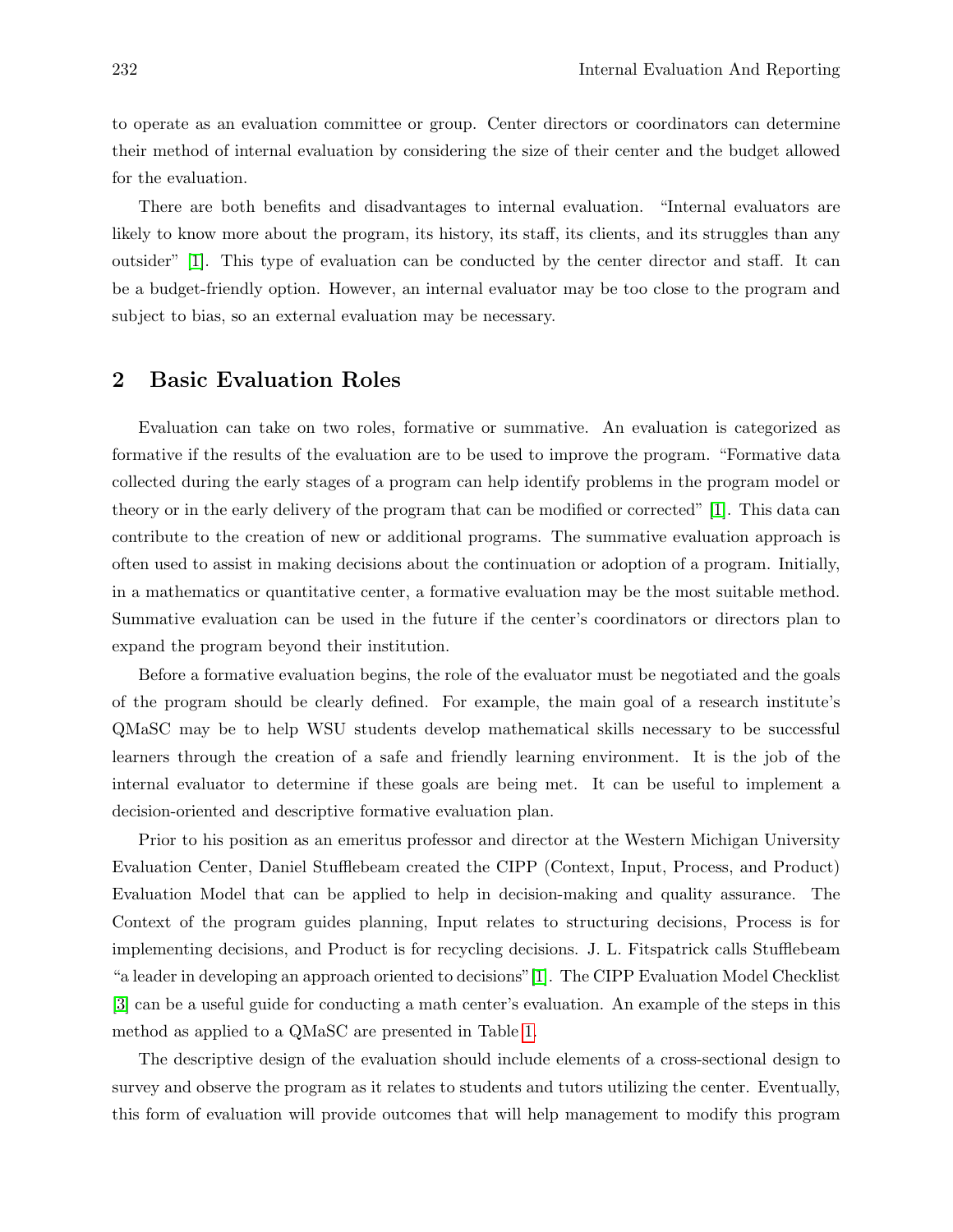and continuously re-evaluate any adjustments in future stages. Thus, a descriptive design will assist with the four stages of evaluation implementation in the CIPP Evaluation Model.

| Context                                                                                                                                                             |                                                                                                            | Process                                                                                                                                         | Program                                                                                                                                                                            |
|---------------------------------------------------------------------------------------------------------------------------------------------------------------------|------------------------------------------------------------------------------------------------------------|-------------------------------------------------------------------------------------------------------------------------------------------------|------------------------------------------------------------------------------------------------------------------------------------------------------------------------------------|
| Evaluation                                                                                                                                                          | Input Evaluation                                                                                           | Evaluation                                                                                                                                      | Evaluation                                                                                                                                                                         |
| The QMaSC will<br>use these findings<br>for review and<br>revision of their<br>goals to properly<br>target assessed<br>needs.                                       | The QMaSC will<br>maintain records<br>of program<br>events, problems,<br>costs, and<br>allocations.        | The QMaSC will<br>use these findings<br>to coordinate and<br>strengthen staff<br>activities.                                                    | The QMaSC will<br>use these findings<br>to judge the<br>extent to which<br>its tutoring<br>program is<br>serving or did<br>serve its tutees.                                       |
| The QMaSC will<br>use this step<br>throughout the<br>entirety of its<br>tutoring program<br>to assist in<br>assessment of its<br>effectiveness and<br>significance. | The QMaSC will<br>maintain an<br>up-to-date profile<br>of the tutoring<br>program offered<br>by the QMaSC. | The QMaSC will<br>use these findings<br>to report on the<br>center's progress<br>to the financial<br>sponsors, the<br>college or<br>university. | It will also use<br>these findings to<br>judge the extent<br>to which its<br>programs have<br>addressed or are<br>addressing<br>important needs<br>of the university<br>community. |

Table 1: Example of the CIPP Evaluation Model for a QMaSC

There are some limitations to this formative evaluation approach. This evaluation can only provide information for evaluating a specific center based on the goals of that center. It will be necessary to repeat the evaluation over several terms to collect enough data for comparisons with other tutorial programs. Moreover, the purpose is to assess quality assurance, and the program coordinator or director will have more explicit decision-making responsibilities than other stakeholders (tutees and staff) in the program. This could lend itself to bias in the collection and interpretation of data unless an external evaluator is also utilized or different methods of data collection are used to assess the same item to discover if the results of the analysis are comparable.

#### 3 Components of the Evaluation

Stufflebeam further explains, "Sound evaluations are grounded in clear and appropriate values (principles, attributes, or qualities held to be intrinsically good, desirable, important, and of general worth) and **criteria** (standards on which to base judgments)" [4]. An internal evaluation should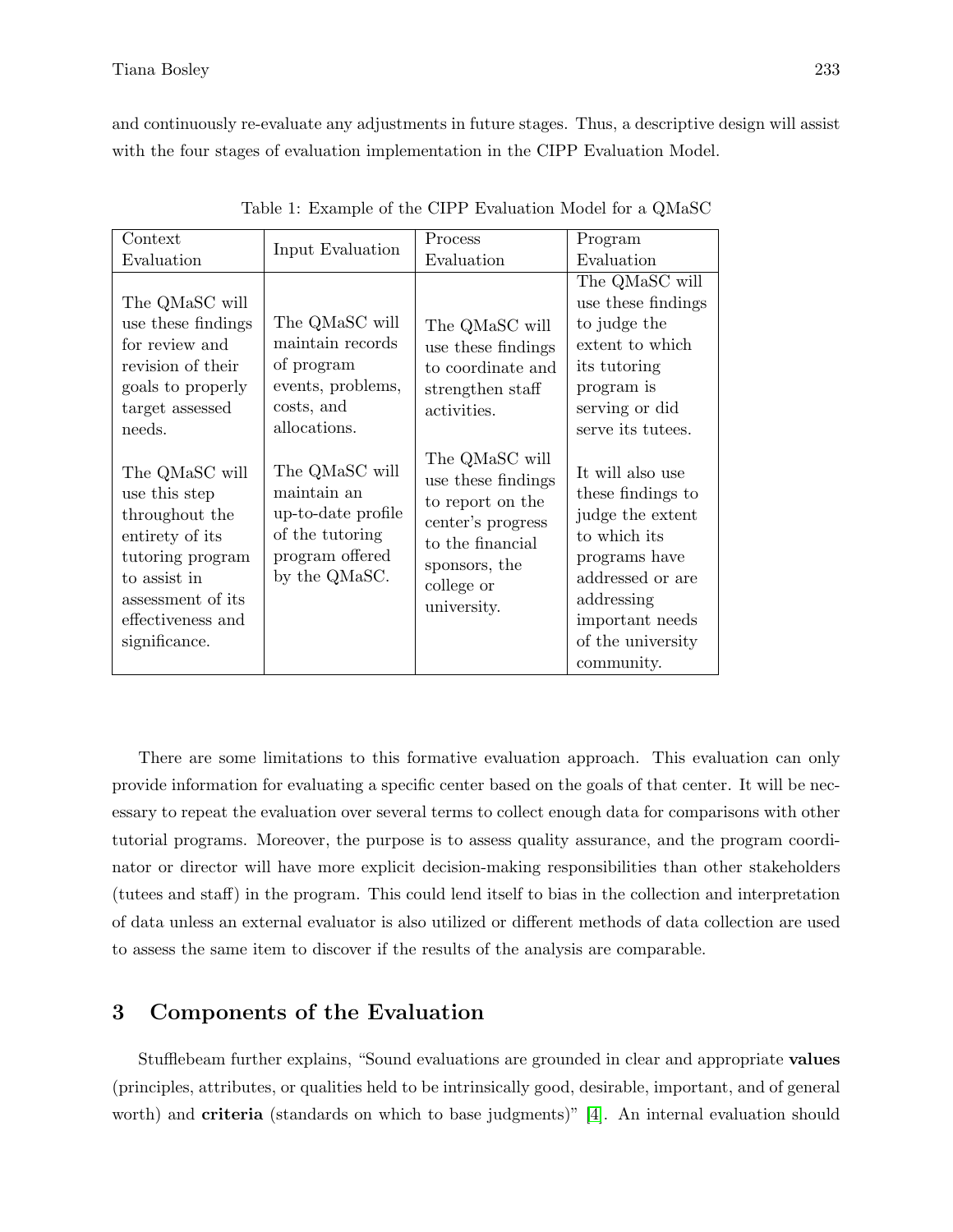be guided by questions that address the overall quality of the center. These questions can focus on environmental factors, tutor subject and skill proficiency, tutoring benefits and resource availability. The center should be the main source for data collection because it can be used to observe the interactions of the tutors and students and to supply students with the survey instruments.

Several methods can be used to collect data. They can include documents, records, observations, surveys, interviews, focus groups and/or tests. Some of this data can be collected directly from individuals. For example, a center director may require tutors to submit their transcripts to validate their mathematical background. Data can also be collected via an assessment test given to tutors each academic year to assess their current mathematical skills. Equally important, the program director/coordinator can use face-to-face interviews to observe the tutor's overall method of tutoring through questions and role-play situations. An additional data collection source is the information collected by the center on a regular basis. This can be a useful and inexpensive source of information. Attendance records are a good example of this type of data. They are collected on a daily basis and can provide the frequency of the visits of each tutee and listings of courses that require the most assistance for students. This is important when a center coordinator or director decides to make improvements in the services of the center such as having tutors review subject areas that cause the most confusion or operating the center during hours that are most needed by its client population.

The internal evaluator must decide on the types of instruments (surveys, tests, etc.) to be used to carry out the evaluation. Most often, the program coordinator or director creates the necessary instrument for evaluations. This can be a tricky task because evaluation questions need to meet certain standards and be clearly written to assess whether the center's goals are being met. Another option would be to locate some instruments through an online search engine like Google and to contact the authors for permission to use them. Lastly, some instruments for evaluation can be purchased from an established evaluation company, but this option can be expensive.

The following are examples of instruments that can be used in a QMaSC center:

- 1. Student Survey (Tutors) This survey can consist of several items using a five-point Likert scale: 1-Strongly Disagree, 2-Disagree, 3-Neutral, 4-Agree, 5-Strongly Agree. It can also contain a few demographic items. The purpose of this instrument would be to measure student attitudes toward tutors' ability. The topics covered can include Quality of Services, Academic Benefits, Environment, Knowledge of Content (Tutor) and Teaching Ability of Tutors. An example is provided in Appendix A.
- 2. Assessment Test This instrument can be developed to measure tutor proficiency in mathematics. It can test major concepts and computational skills from the main courses covered by tutors in the center. For example, tutors may be given a timed test of 15 - 20 problems in which they must score at least 80 out of the maximum 100 points to be considered proficient.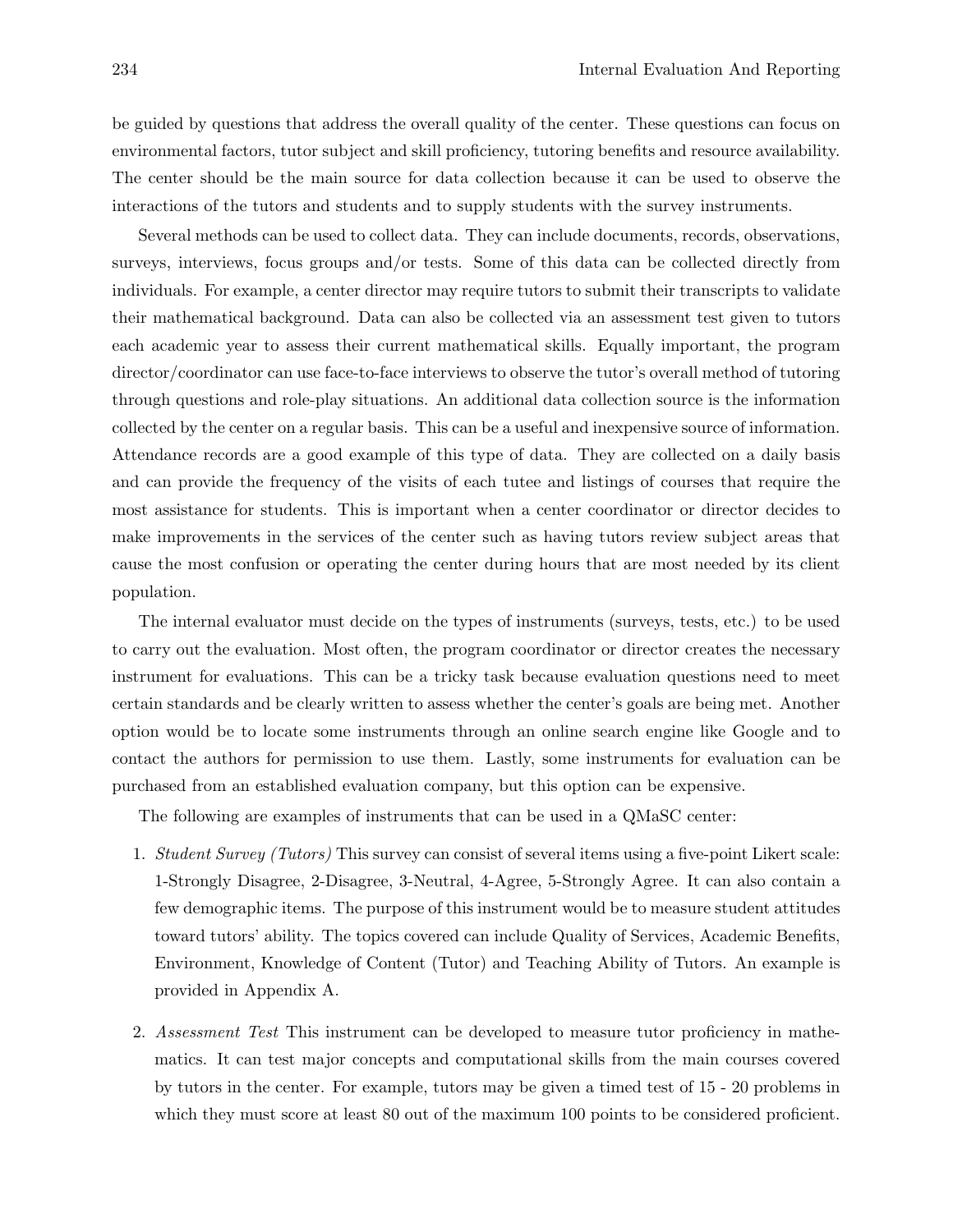These problems can come from old final exams. An example of questions used for assessment of the tutors is provided in Appendix B. These questions were taken from an old Precalculus group final.

- 3. Skill Assessment Interview An instrument can be developed to measure tutor proficiency in instruction during various situations. It can be conducted as a face-to-face interview between each tutor and the internal evaluator. The interview can consist of questions regarding tutoring skills and the purpose of tutoring as well as role-play situations in which the tutor has to respond to the behavior of the internal evaluator. For example, the internal evaluator can act the role of an irate student and then ask the tutor how he or she would respond in this situation. An example is provided in Appendix C.
- 4. Checklist This instrument can be developed using the "Guidelines for Developing Evaluation Checklists: The Checklists Development Checklist" by Daniel Stufflebeam [5] to determine if sufficient resources, such as textbooks, worksheets, etc. are available to students who use the center.
- 5. Observation Instrument Random 20-minute observations can be conducted of each tutor throughout the term. An instrument can be developed to summarize these observations. The data collected can be organized in the following categories: Instructional Strategies, Organization, Communication Skills and Student/Tutor Rapport.
- 6. Tutor Transcripts Updated academic transcripts of tutors can also be used to determine if tutors have demonstrated proficiency in the courses in which they will tutor.

These instruments use mixed methods of data collection (qualitative and quantitative). They can be administered randomly by paper or online in the forms of open ended questions or surveys. Randomization is common for many evaluations because it can provide better material for analysis and control for bias. Also, multiple methods of analysis are helpful in supporting the validity of the evaluation being performed.

An example of an evaluation plan is presented in Table 2 on the following page. This table can be adapted for use by any mathematics or quantitative center. SPSS refers to the statistical software package offered by IBM. However, other packages and software with statistical data analysis methods can also be used.

#### 4 Reporting

To create a good evaluation report, an evaluator should consider several factors. It is important to consider the audience that will receive the report because reports and presentations will need to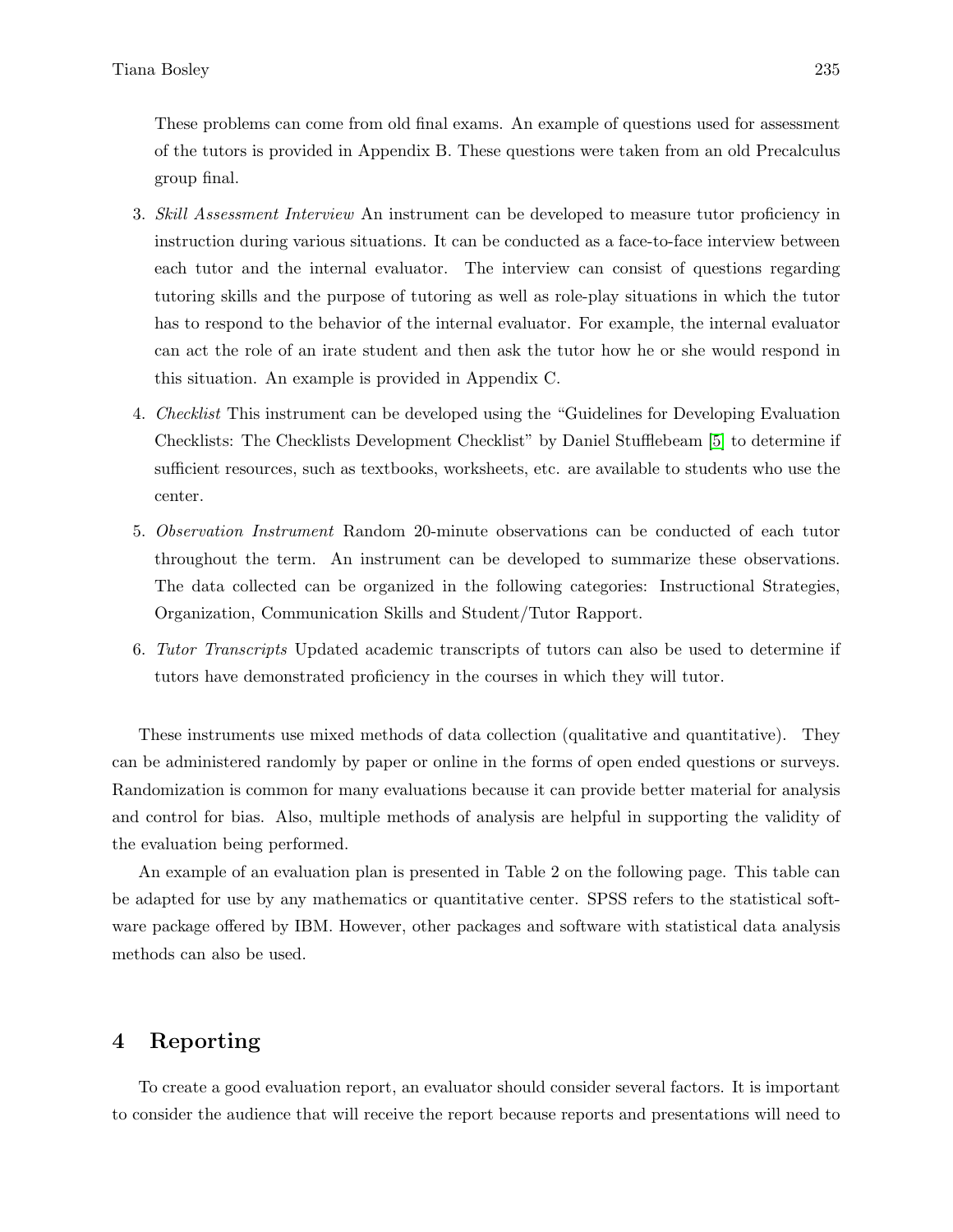| Evaluation Question                                                                                   | Source of Data                 | Method of Data<br>Collection                                                                                                                                                          | Method of Data<br>Analysis                                                                              |
|-------------------------------------------------------------------------------------------------------|--------------------------------|---------------------------------------------------------------------------------------------------------------------------------------------------------------------------------------|---------------------------------------------------------------------------------------------------------|
| Is the QMaSC a<br>comfortable                                                                         | Students                       | Survey                                                                                                                                                                                | Descriptive statistics<br>and Chi-Squared<br>Test (SPSS)                                                |
| learning<br>environment?                                                                              | Observation<br>Tutors/Students |                                                                                                                                                                                       | Observation<br>instrument data<br>summary                                                               |
| How proficient are<br>tutors in calculus<br>courses and below?                                        | <b>Tutors</b>                  | Request Tutor<br>Transcripts                                                                                                                                                          | <b>GPA</b> in relevant<br>math courses will be<br>computed                                              |
|                                                                                                       | <b>Tutors</b>                  | Assessment Test                                                                                                                                                                       | Scored out of 100<br>points $(80 \text{ points } +$<br>considered<br>proficient)                        |
| How skilled are the<br>tutors at providing<br>supplemental<br>instruction?                            | Students                       | Survey                                                                                                                                                                                | Descriptive statistics<br>and Chi-Squared<br>Test (SPSS)                                                |
|                                                                                                       | <b>Tutors</b>                  | Interview                                                                                                                                                                             | Summarize major<br>themes of interviews                                                                 |
|                                                                                                       | Tutors/Students                | Observation                                                                                                                                                                           | Observation<br>instrument data<br>summary                                                               |
| Is supplemental<br>material, such as<br>textbooks,<br>worksheets, etc.,<br>available in the<br>QMaSC? | QMaSC                          | Checklist                                                                                                                                                                             | Categorical<br>(Yes/No)                                                                                 |
| Do students feel<br>they benefit from<br>the services of the<br>QMaSC?                                | Students                       | Survey                                                                                                                                                                                | Descriptive statistics<br>and Chi-Squared<br>Test (SPSS)                                                |
|                                                                                                       | QMaSC                          | $Sign-in$<br>sheets/Attendance<br>Records                                                                                                                                             | Frequency Analysis<br>(SPSS)                                                                            |
| Does tutoring<br>improve student                                                                      | Students                       | Student survey                                                                                                                                                                        | Descriptive statistics<br>and Chi-Squared<br>Test (SPSS)                                                |
| understanding of<br>the material?                                                                     | Students                       | Students self-report<br>test/quiz/homework<br>scores with Access<br>ID, run of grade<br>reports for<br>mathematics courses<br>at the level of<br>first-semester<br>calculus and below | Multiple regression<br>with final course<br>grade regressed on<br>test, quiz, homework<br>scores (SPSS) |

Table 2: Example of an Evaluation Plan Summary for a QMaSC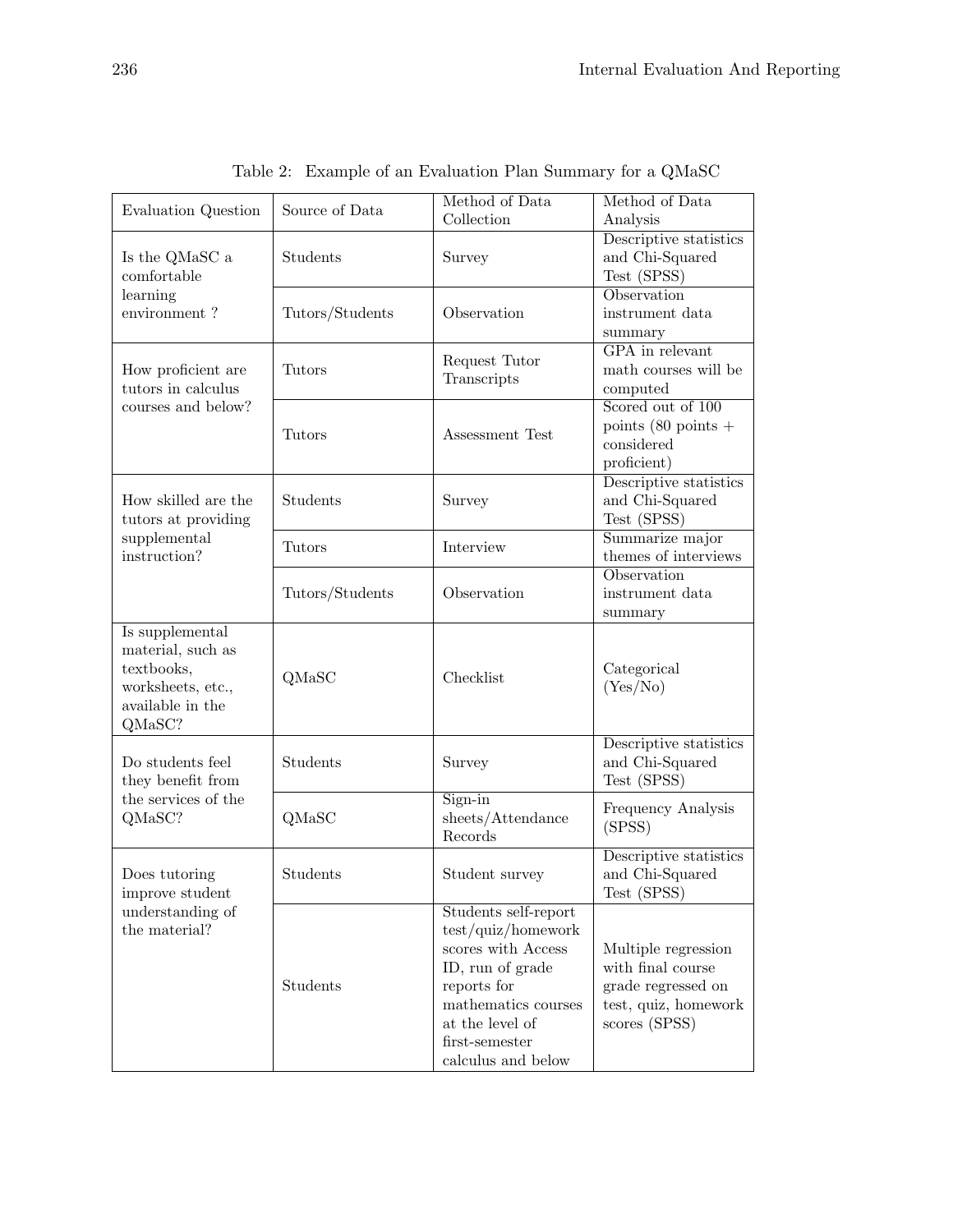be custom-designed for that particular audience. For example, the tutors do not need to receive a report on the budget of the center. This type of report would be more suitable for the business manager or dean of the center's college. Also, the report must be delivered in a timely fashion that will allow the information to be used.

Evaluation findings can be written in a report or provided during an oral presentation. Written information can be given at meetings, sent through email, listed in a blog or posted on the center's web site. With all of these methods, the internal evaluator must consider the audience and only list pertinent information. For example, budget allocation information would not be provided on a center's web site. Also, a final report should be presented to the stakeholders invested in the success of the center. "Final reports include an executive summary, an introduction, a description of the evaluation object and the questions to be answered" [1]. They should also include a brief description of the evaluation plan, methodology, results and recommendations. Technical information should also be included in the appendix of the report. Oral presentations of the findings, if required, can provide a nice platform for conveying the results of the evaluation with the use of PowerPoint, handouts, and even posters.

#### 5 Summary

Internal evaluation can be a useful and cost-friendly method of evaluation for a QMaSC. It can be performed by a program coordinator, director, or a group of staff members specifically assigned to the task of evaluation. The internal evaluation should be created to assess the overall quality of the program as it relates to each center's goal. This can be done through use of the CIPP Evaluation Model during the formative stage of the evaluation and during center re-evaluations. The weaknesses of this method can be minimized by the use of an additional external evaluator or by using several data collection methods for analysis. Clarity, timing and style of presentation must be considered for reporting to a specific audience. Ultimately, internal evaluation can be useful in the improvement of the center's program. It can provide data that can be used to make management decisions for improvement of the structure of the center, budget allocations, and confirmation that the center is succeeding in meeting its goals.

#### 6 Bibliography

- [1] J. L. Fitzpatrick, J. R. Sanders, and B. R. Worthen, Program evaluation: alternative approaches and practical guidelines. 4th edition ed., 2011.
- [2] R. T. Torres, "Improving the quality of internal evaluation: the evaluator as consultant- mediator," Evaluation and Program Planning, vol. 14, pp. 189–198, 1991.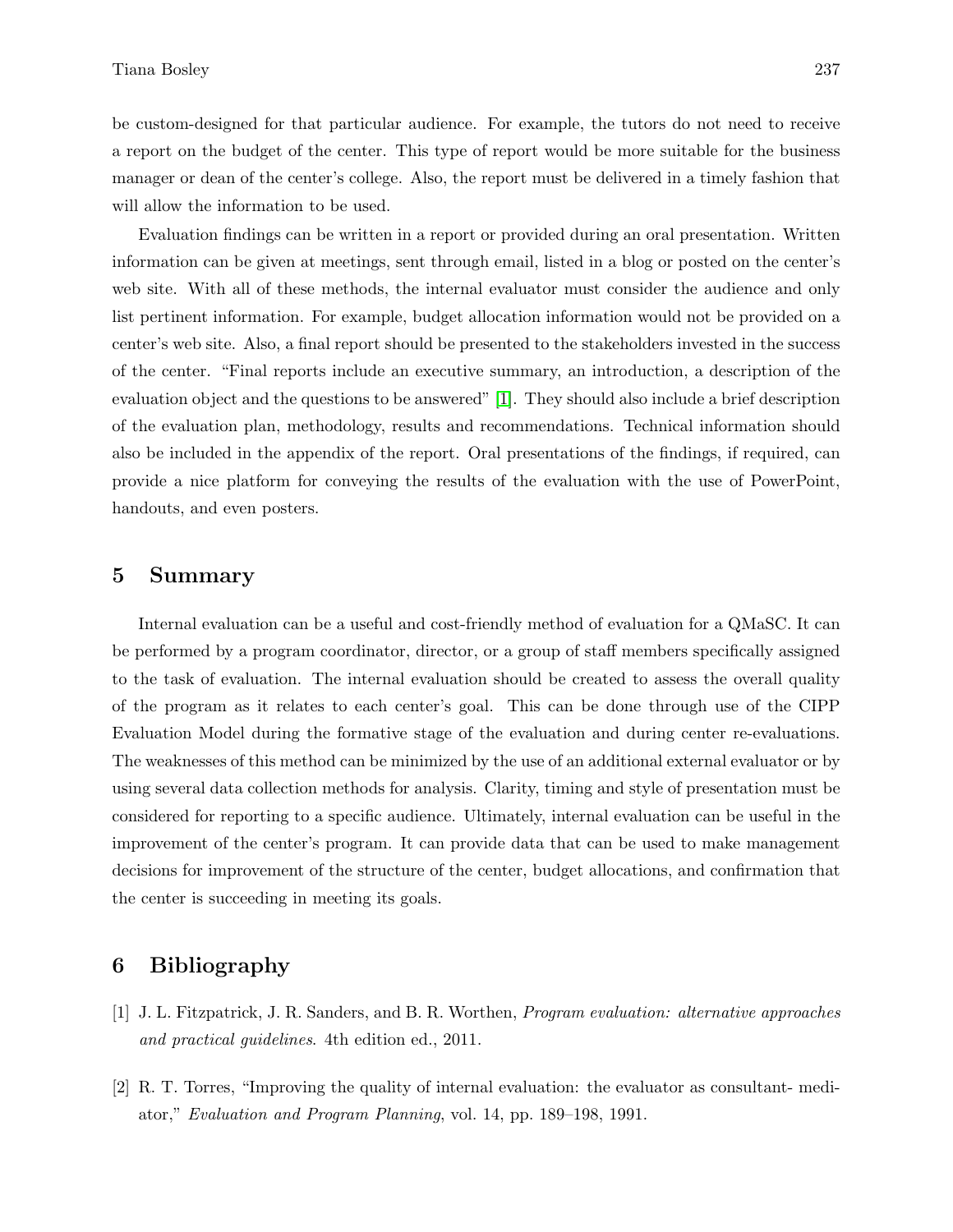- [3] D. Stufflebeam, "CIPP evaluation model checklist." [https://www.wmich.edu/sites/default/](https://www.wmich.edu/sites/default/files/attachments/u350/2014/cippchecklist_mar07.pdf) [files/attachments/u350/2014/cippchecklist\\_mar07.pdf](https://www.wmich.edu/sites/default/files/attachments/u350/2014/cippchecklist_mar07.pdf), 2015.
- [4] D. Stufflebeam, "Evaluation values and criteria checklist." [https://www.wmich.edu/sites/](https://www.wmich.edu/sites/default/files/attachments/u350/2014/values_criteria.pdf) [default/files/attachments/u350/2014/values\\_criteria.pdf](https://www.wmich.edu/sites/default/files/attachments/u350/2014/values_criteria.pdf), 2015.
- [5] D. Stufflebeam, "Guidelines for developing evaluation checklists: the checklists development checklist." [https://www.wmich.edu/sites/default/files/attachments/u350/2014/](https://www.wmich.edu/sites/default/files/attachments/u350/2014/guidelines_cdc.pdf) [guidelines\\_cdc.pdf](https://www.wmich.edu/sites/default/files/attachments/u350/2014/guidelines_cdc.pdf), 2013.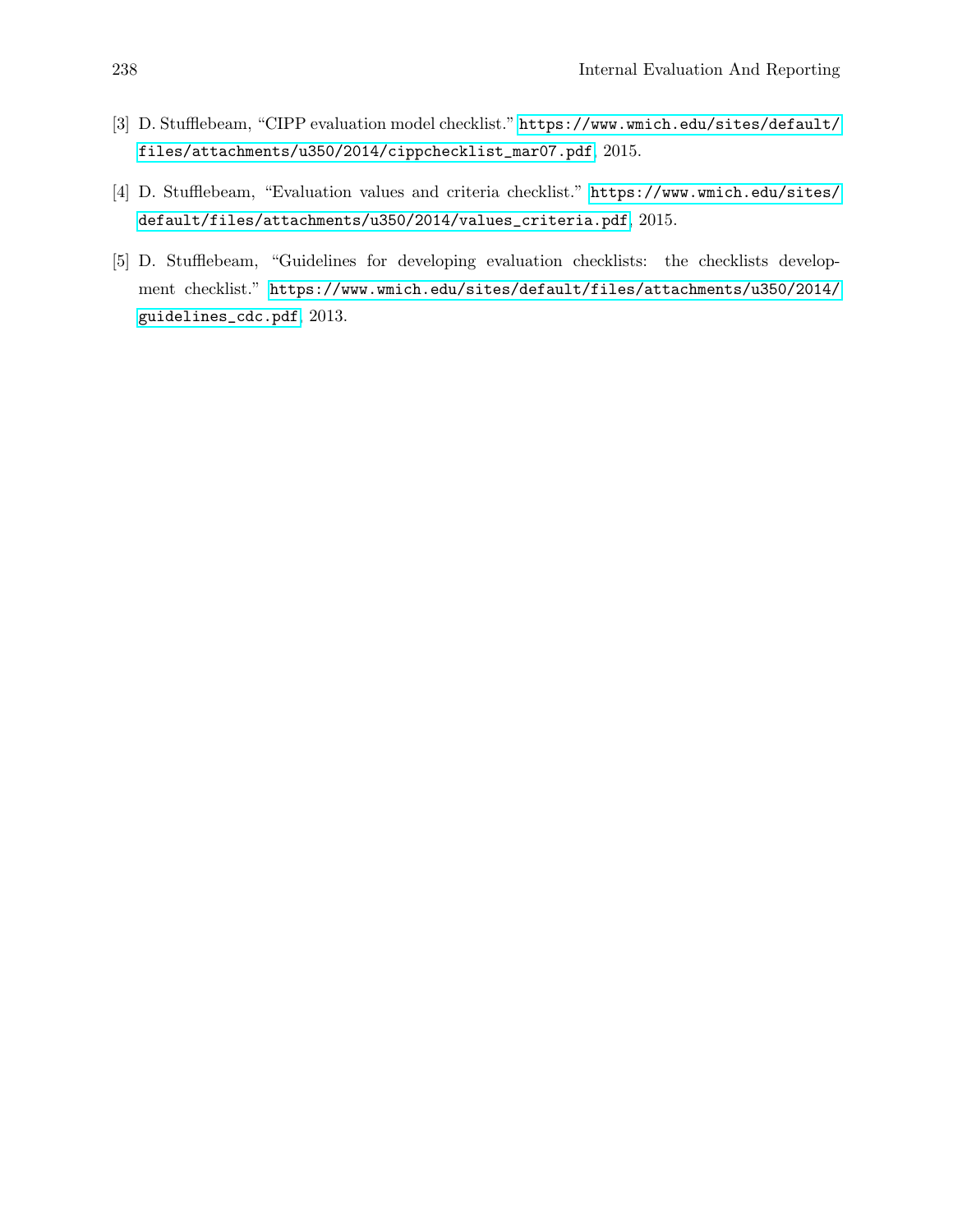# 7 Appendix A

#### QMaSC Student Satisfaction Survey – A few sample statements

Directions: Please circle the number that best fits your response where  $1 =$  Strongly Disagree,  $2 =$  Disagree,  $3 =$  Neutral,  $4 =$  Agree,  $5 =$  Strongly Agree

- 1. The Center provided the services that I needed.
- 1 2 3 4 5
- 2. The quality of tutoring meets my needs.

1 2 3 4 5

- 3. The staff makes me feel comfortable.
- 1 2 3 4 5
- 4. The Center has suitable hours of availability.
- 1 2 3 4 5
- 5. The tutors are knowledgeable and help in the understanding of my coursework.
- 1 2 3 4 5
- 6. I would recommend the Center to others.
- 1 2 3 4 5
- 7. Overall, the Center is a good source for mathematics help.
- 1 2 3 4 5

Please provide any additional questions or comments regarding the Mathematics Resource Center on the lines below.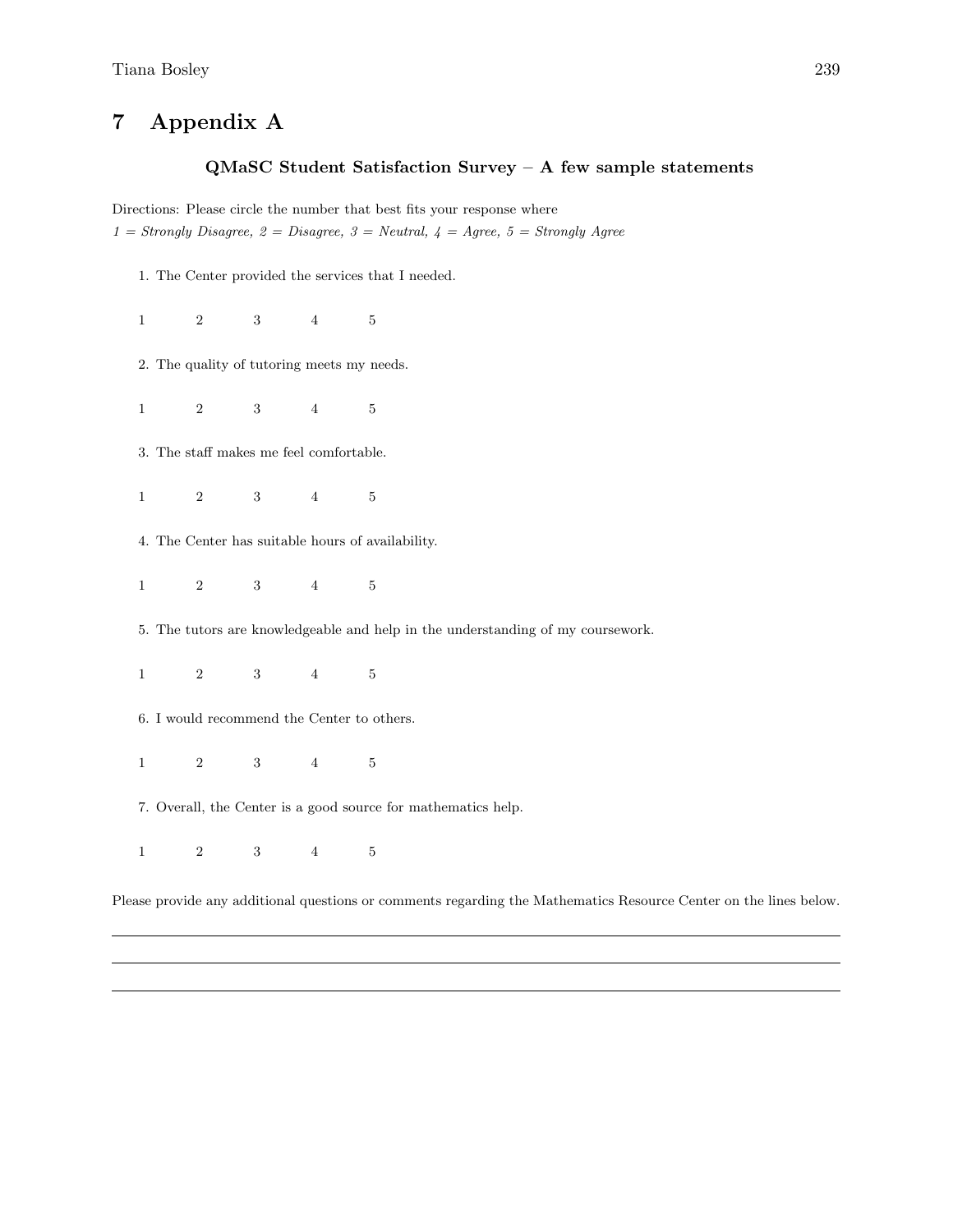### 8 Appendix B

#### QMaSC Tutor Assessment for Precalculus

Read the directions to each problem carefully. ALL WORK MUST BE SHOWN. Each problem is worth 5 points. DO NOT USE A CALCULATOR.

- 1. Find the domain of the function  $f(x) = \frac{e^x + \ln(1-\frac{3}{2})}{\sqrt{4x+1}}$ .
- 2. Find the average rate of change of the function  $f(x) = -x^2 + 2x 3$  from  $x = -2$  to  $x = 5$ .
- 3. Let  $f(x) = 2 \frac{3x}{3x-1}$ . Find  $f^{-1}(x)$ , where  $f^{-1}$  is the inverse function of f.
- 4. Let  $f(x) = \frac{1-x}{1+x}$  and  $g(x) = 1 \frac{2x}{x+1}$ . Find the function  $(f \circ g)(x)$  and **simplify** your answer.
- 5. Graph the polynomial  $p(x) = -x^2(x+2)^3$ , finding and labeling all intercepts.

6. Graph the function 
$$
f(x) = \begin{cases} (x+1)^2, & x < 0 \\ 2-x, & 0 \le x \le 2 \\ 5, & x > 2 \end{cases}
$$

- 7. Find all the zeros of the polynomial  $p(x) = 2x^3 + 10x^2 + 9x + 4$ . Please express any non-real zeros in the form  $a + bi$ .
- 8. Graph the function  $g(x) = \frac{x^2 + x 6}{x^2 25}$ , labelling all intercepts and asymptotes.
- 9. Solve the equation  $2e^x 1 = 3e^{-x}$ .
- 10. The general function  $n(t) = n_0 e^{kt}$  is used to model the number of bacteria in a certain culture, where the time  $t$  is measured in hours. Suppose the culture initially contains 630 bacteria. After 3 hours the bacteria count is 1050. find the exact time it took for the bacteria count to grow to four times its initial size. Simplify your answer.
- 11. Find all the values of x, if any, such that  $\log_4(x+6) 2 = \log_4(5-x)$ .
- 12. Simplify the expression  $\ln(e^{3\ln(e^2)}) + 4^{-2\log_4(1/2)}$ .
- 13. Find the exact value of each trigonometric function at the given real number, if it exists. a. csc( $-5\pi/3$ ) b. cos( $15\pi/4$ ).
- 14. Find and state the amplitude and period length of the function  $f(x) = 4\sin(\frac{1}{3}x \frac{\pi}{12}) 1$  and graph one complete period. Be sure to label the highest and lowest points on the graph.
- 15. Given that  $-\pi/2 \le \theta \le \pi/2$  and  $\csc \theta = -\frac{5}{2}$ , find the value of  $\cos(\pi/6 \theta)$ .
- 16. Find the exact value of each expression, if it exists. a.  $\sin(\sin^{-1}(\pi-3))$  $(\pi - 3)$ ) b. cos<sup>-1</sup>(cos(11 $\pi/6$ )).
- 17. Find the exact value of  $\cot(\sin^{-1}(12/17))$ .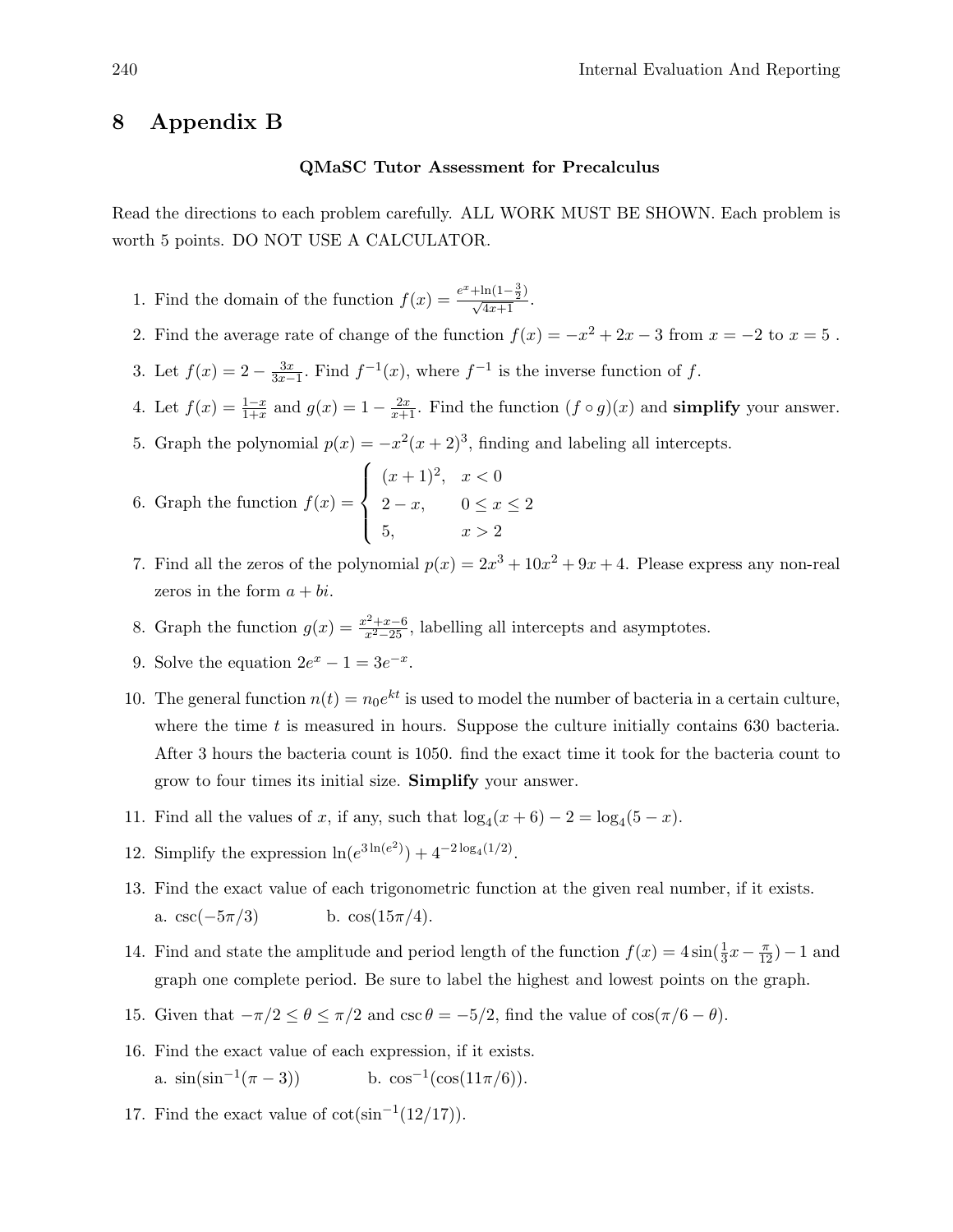Tiana Bosley 241

18. Verify that the trigonometric equation is an identity.

$$
\frac{\cot x - \tan x}{\sin x \cos x} = \csc^2 x - \sec^2 x
$$

- 19. Find all primary solutions (i.e.  $0^{\circ} \leq x < 360^{\circ}$ ) to the equation 1  $\frac{1}{2}(\sin 2x)(\cos 2x) = \sin x \cos x$ .
- 20. Two strings stretch from a balloon to two posts on the ground which are 100 feet apart. String 1 is attached to a post that lies to the left of the balloon and string 2 is attached to a post that lies to the right of the balloon. String 1 forms a 57◦ angle with the ground and string 2 forms a 79° angle with the ground. How high up is the balloon? Simplify your answer.